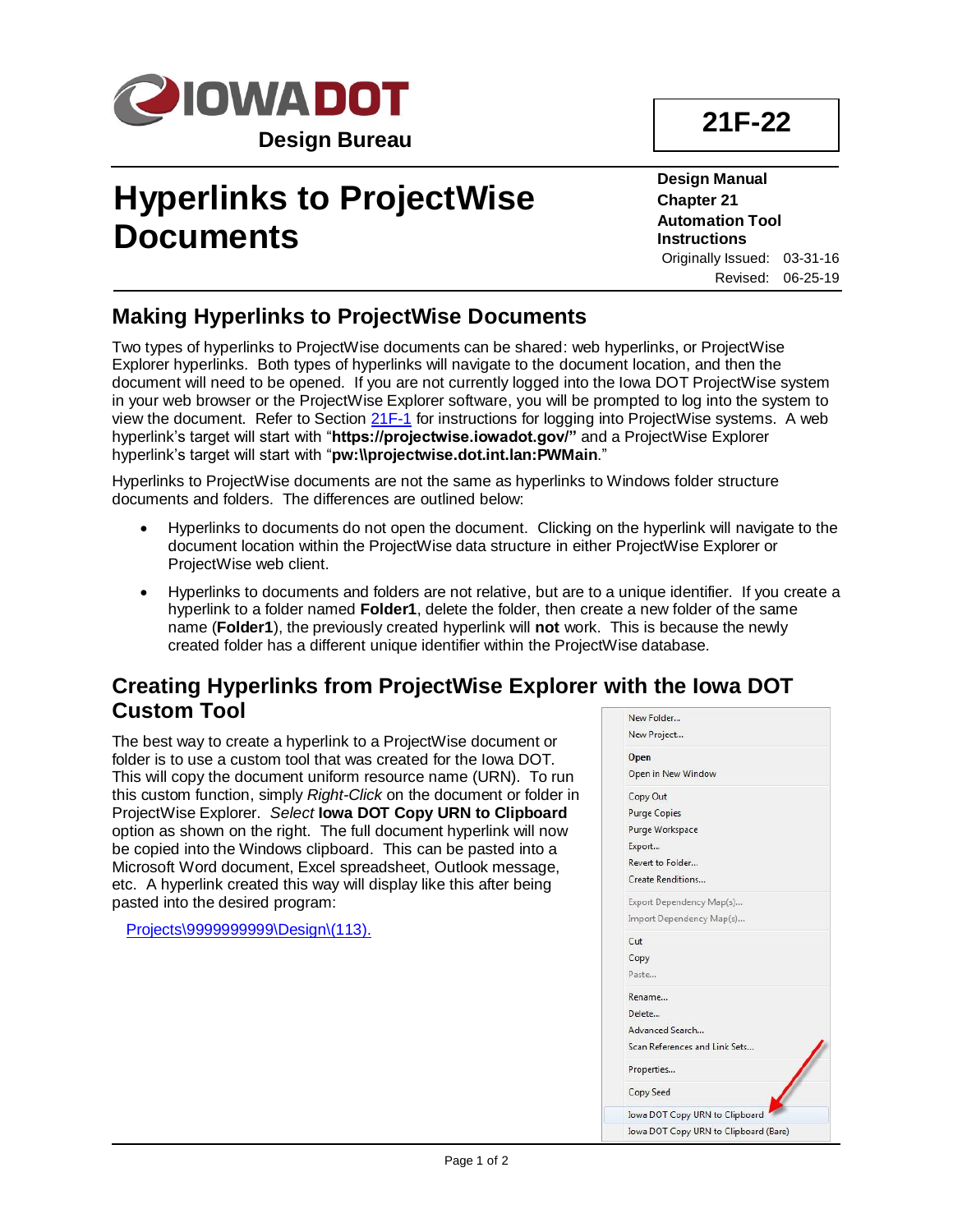#### **Creating Hyperlinks from ProjectWise Explorer Address Bar**

Another way to create a hyperlink to a ProjectWise document is to copy the address path directly from ProjectWise Explorer from the address bar, as shown below.

| ProjectWise Explorer V8i (SELECT series 4)        |  |
|---------------------------------------------------|--|
| Datasource Folder Document View Tools Window Help |  |
| BY SE DO 's : HE O   M - Search Q                 |  |
|                                                   |  |

After the address has been copied (*Right-Click>Copy or Pressing Ctrl-C*) it can be pasted (*Right-Click>Paste* or *Pressing Ctrl-V*) into a Microsoft Office product to share with others. When pasted, the hyperlink will display only the document/folder name. For the example above, the link above would be displayed as:

Instructions for Iowa DOT ProjectWise.pdf

Navigating the hyperlink will open ProjectWise explorer to the desired location; however, the recipient of the hyperlink will not know where the document is by visual examination of the hyperlink.

## **Creating Hyperlinks from ProjectWise Web Client**

To create hyperlinks to the web client, you must be logged into the web client. Refer to Section [21F-1](21F-01.pdf) for logging into the web client. Navigate to the document to which you would like to create a hyperlink, *Right-Click* on the document, and *Select* **Copy Link(s)**. Two options will be available: **Web Link** and **ProjectWise Link**.

- **Web Link** will copy a hyperlink to the clipboard for the document, with a target that is through the web client. If the recipient of the hyperlink is not currently logged into the web client, they will be prompted to log into the Web Client in their web browser before being navigated to the document in the PW Web Client. Web links should be shared with recipients that do not have access to the ProjectWise Explorer software, but do have access to the Iowa DOT ProjectWise system.
- **ProjectWise Link** will copy a hyperlink to the clipboard for the document, with a target that is through the ProjectWise Explorer client.

| $\overline{1.0}$ | <b>New Version</b>  |                            | Interfac         |  |
|------------------|---------------------|----------------------------|------------------|--|
| $\mathcal{A}$    | Open                | I6-1697-044_C              |                  |  |
| A                | Open as Read-Only   |                            |                  |  |
| P                | View                | 46169044A1                 |                  |  |
| $\mathbb{Z}$     | Markup              | 94169072                   |                  |  |
| $\blacksquare$   | Design Compare      |                            |                  |  |
| $\checkmark$     | Check Out           |                            |                  |  |
| D                | Check In            | esign_file.dsn             |                  |  |
| D.               | Free                |                            |                  |  |
| $\boxtimes$      | Copy Out            |                            |                  |  |
| 嘎                | Purge Local Copy    | job169                     |                  |  |
| $\overline{a}$   | Export              |                            |                  |  |
| 5                | Import              |                            |                  |  |
| $\bullet$        | Download            |                            |                  |  |
| $\mathbf{z}$     | Move                |                            |                  |  |
| $\rightarrow$    | Delete              | <b>St signature</b>        |                  |  |
|                  | <b>Change State</b> |                            |                  |  |
|                  | Copy Link(s)        | D<br><b>Web Link</b>       |                  |  |
| 123              | Document Code       | 57                         | ProjectWise Link |  |
| F                | <b>Properties</b>   | <b>For Specific Action</b> | ١                |  |